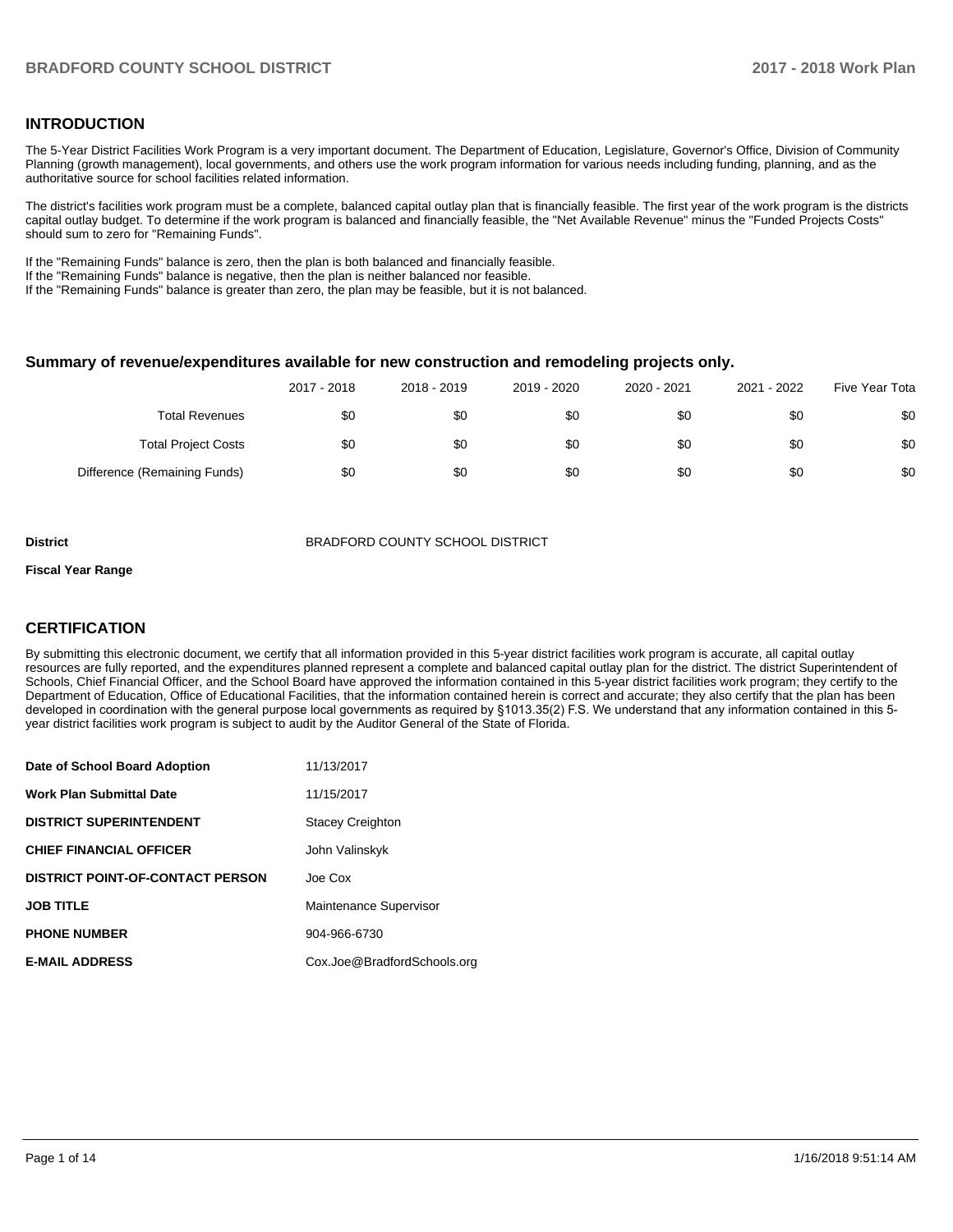# **Expenditures**

#### **Expenditure for Maintenance, Repair and Renovation from 1.50-Mills and PECO**

Annually, prior to the adoption of the district school budget, each school board must prepare a tentative district facilities work program that includes a schedule of major repair and renovation projects necessary to maintain the educational and ancillary facilities of the district.

| Item                             |                                                                                                                                                                                                                                                                   | $2017 - 2018$<br><b>Actual Budget</b> | $2018 - 2019$<br>Projected | $2019 - 2020$<br>Projected | $2020 - 2021$<br>Projected | $2021 - 2022$<br>Projected | Total     |  |  |
|----------------------------------|-------------------------------------------------------------------------------------------------------------------------------------------------------------------------------------------------------------------------------------------------------------------|---------------------------------------|----------------------------|----------------------------|----------------------------|----------------------------|-----------|--|--|
| <b>HVAC</b>                      |                                                                                                                                                                                                                                                                   | \$98.789                              | \$100,000                  | \$100,000                  | \$100,000                  | \$100,000                  | \$498.789 |  |  |
| Locations:                       | BRADFORD MIDDLE, BRADFORD SENIOR HIGH, BRADFORD-UNION VOCATIONAL-TECHNICAL SCHOOL, BROOKER ELEMENTARY,<br>DISTRICT OFFICES, HAMPTON ELEMENTARY, LAWTEY COMMUNITY SCHOOL, OPERATIONS CENTER, RAINBOW CENTER,<br>SOUTHSIDE ELEMENTARY, STARKE ELEMENTARY            |                                       |                            |                            |                            |                            |           |  |  |
| Flooring                         |                                                                                                                                                                                                                                                                   | \$0 <sub>1</sub>                      | \$153.058                  | \$100.000                  | \$25,000                   | \$100,000                  | \$378,058 |  |  |
|                                  | Locations: BRADFORD MIDDLE, BRADFORD SENIOR HIGH, BRADFORD-UNION VOCATIONAL-TECHNICAL SCHOOL, BROOKER ELEMENTARY,<br>DISTRICT OFFICES, HAMPTON ELEMENTARY, LAWTEY COMMUNITY SCHOOL, OPERATIONS CENTER, RAINBOW CENTER,<br>SOUTHSIDE ELEMENTARY, STARKE ELEMENTARY |                                       |                            |                            |                            |                            |           |  |  |
| Roofing                          |                                                                                                                                                                                                                                                                   | \$161,245                             | \$165,000                  | \$50,034                   | \$50,000                   | \$115,000                  | \$541,279 |  |  |
|                                  | Locations: BRADFORD MIDDLE, BRADFORD SENIOR HIGH, BRADFORD-UNION VOCATIONAL-TECHNICAL SCHOOL, BROOKER ELEMENTARY,<br>DISTRICT OFFICES, HAMPTON ELEMENTARY, LAWTEY COMMUNITY SCHOOL, OPERATIONS CENTER, RAINBOW CENTER,<br>SOUTHSIDE ELEMENTARY, STARKE ELEMENTARY |                                       |                            |                            |                            |                            |           |  |  |
| Safety to Life                   |                                                                                                                                                                                                                                                                   | \$0                                   | \$50,000                   | \$51,609                   | \$50,000                   | \$50,000                   | \$201,609 |  |  |
|                                  | Locations: BRADFORD MIDDLE, BRADFORD SENIOR HIGH, BRADFORD-UNION VOCATIONAL-TECHNICAL SCHOOL, BROOKER ELEMENTARY,<br>DISTRICT OFFICES, HAMPTON ELEMENTARY, LAWTEY COMMUNITY SCHOOL, OPERATIONS CENTER, RAINBOW CENTER,<br>SOUTHSIDE ELEMENTARY, STARKE ELEMENTARY |                                       |                            |                            |                            |                            |           |  |  |
| Fencing                          |                                                                                                                                                                                                                                                                   | \$50,000                              | \$20,000                   | \$20,000                   | \$20,000                   | \$20,000                   | \$130,000 |  |  |
|                                  | Locations: BRADFORD MIDDLE, BRADFORD SENIOR HIGH, BRADFORD-UNION VOCATIONAL-TECHNICAL SCHOOL, BROOKER ELEMENTARY,<br>DISTRICT OFFICES, HAMPTON ELEMENTARY, OPERATIONS CENTER, RAINBOW CENTER, SOUTHSIDE ELEMENTARY, STARKE<br><b>ELEMENTARY</b>                   |                                       |                            |                            |                            |                            |           |  |  |
| Parking                          |                                                                                                                                                                                                                                                                   | \$50,000                              | \$25,000                   | \$25,000                   | \$25,000                   | \$30,000                   | \$155,000 |  |  |
|                                  | Locations: BRADFORD MIDDLE, BRADFORD SENIOR HIGH, BRADFORD-UNION VOCATIONAL-TECHNICAL SCHOOL, BROOKER ELEMENTARY,<br>DISTRICT OFFICES, HAMPTON ELEMENTARY, LAWTEY COMMUNITY SCHOOL, OPERATIONS CENTER, RAINBOW CENTER,<br>SOUTHSIDE ELEMENTARY, STARKE ELEMENTARY |                                       |                            |                            |                            |                            |           |  |  |
| Electrical                       |                                                                                                                                                                                                                                                                   | \$50,000                              | \$60,000                   | \$60,000                   | \$30,000                   | \$50,000                   | \$250,000 |  |  |
| Locations:                       | BRADFORD MIDDLE, BRADFORD SENIOR HIGH, BRADFORD-UNION VOCATIONAL-TECHNICAL SCHOOL, BROOKER ELEMENTARY,<br>DISTRICT OFFICES, HAMPTON ELEMENTARY, LAWTEY COMMUNITY SCHOOL, OPERATIONS CENTER, RAINBOW CENTER,<br>SOUTHSIDE ELEMENTARY, STARKE ELEMENTARY            |                                       |                            |                            |                            |                            |           |  |  |
| Fire Alarm                       |                                                                                                                                                                                                                                                                   | \$50,000                              | \$25,000                   | \$25,000                   | \$25,000                   | \$25,000                   | \$150,000 |  |  |
|                                  | Locations: BRADFORD MIDDLE, BRADFORD SENIOR HIGH, BRADFORD-UNION VOCATIONAL-TECHNICAL SCHOOL, BROOKER ELEMENTARY,<br>DISTRICT OFFICES, HAMPTON ELEMENTARY, LAWTEY COMMUNITY SCHOOL, OPERATIONS CENTER, RAINBOW CENTER,<br>SOUTHSIDE ELEMENTARY, STARKE ELEMENTARY |                                       |                            |                            |                            |                            |           |  |  |
| Telephone/Intercom System        |                                                                                                                                                                                                                                                                   | \$93.292                              | \$59,301                   | \$14.901                   | \$10,000                   | \$30,000                   | \$207,494 |  |  |
|                                  | Locations: BRADFORD MIDDLE, BRADFORD SENIOR HIGH, BRADFORD-UNION VOCATIONAL-TECHNICAL SCHOOL, BROOKER ELEMENTARY,<br>DISTRICT OFFICES, HAMPTON ELEMENTARY, LAWTEY COMMUNITY SCHOOL, OPERATIONS CENTER, RAINBOW CENTER,<br>SOUTHSIDE ELEMENTARY, STARKE ELEMENTARY |                                       |                            |                            |                            |                            |           |  |  |
| <b>Closed Circuit Television</b> |                                                                                                                                                                                                                                                                   | \$79,000                              | \$62.965                   | \$49.609                   | \$50,000                   | \$70,000                   | \$311.574 |  |  |
|                                  | Locations: BRADFORD MIDDLE, BRADFORD SENIOR HIGH, BRADFORD-UNION VOCATIONAL-TECHNICAL SCHOOL, BROOKER ELEMENTARY,<br>DISTRICT OFFICES, HAMPTON ELEMENTARY, LAWTEY COMMUNITY SCHOOL, RAINBOW CENTER, SOUTHSIDE ELEMENTARY,<br>STARKE ELEMENTARY                    |                                       |                            |                            |                            |                            |           |  |  |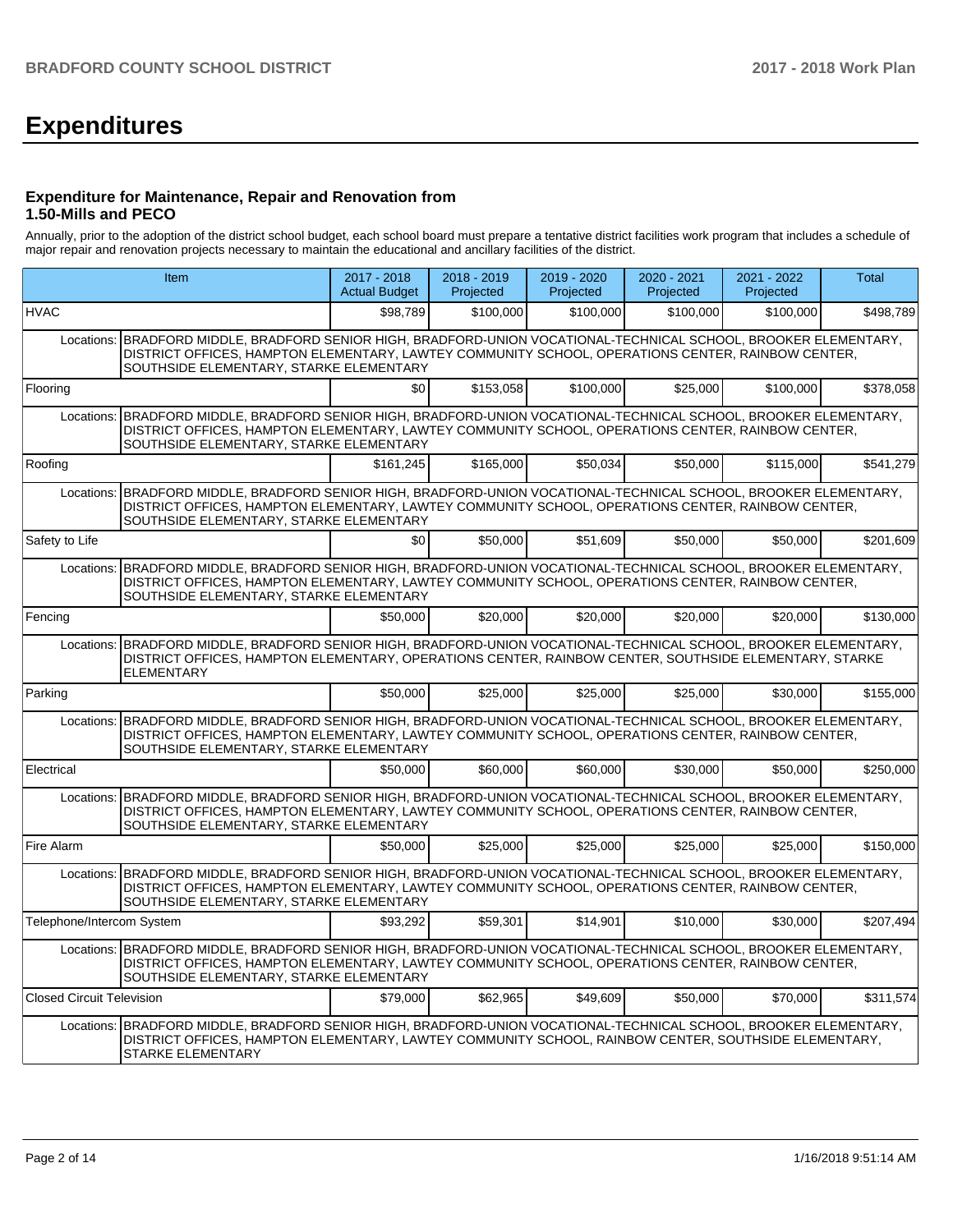# **BRADFORD COUNTY SCHOOL DISTRICT 2017 - 2018 Work Plan**

| Paint                                                                                                                                                                                                                                                             |                                                                                                                                                               | \$20.485               | \$18,000  | \$18,000  | \$18,000  | \$18,000  | \$92.485    |  |  |
|-------------------------------------------------------------------------------------------------------------------------------------------------------------------------------------------------------------------------------------------------------------------|---------------------------------------------------------------------------------------------------------------------------------------------------------------|------------------------|-----------|-----------|-----------|-----------|-------------|--|--|
|                                                                                                                                                                                                                                                                   | Locations: BRADFORD MIDDLE, BRADFORD SENIOR HIGH, BRADFORD-UNION VOCATIONAL-TECHNICAL SCHOOL, DISTRICT OFFICES,<br>LAWTEY COMMUNITY SCHOOL, STARKE ELEMENTARY |                        |           |           |           |           |             |  |  |
| Maintenance/Repair                                                                                                                                                                                                                                                |                                                                                                                                                               | \$235.050<br>\$213.936 | \$202,000 | \$130,000 | \$855,986 |           |             |  |  |
| Locations: BRADFORD MIDDLE, BRADFORD SENIOR HIGH, BRADFORD-UNION VOCATIONAL-TECHNICAL SCHOOL, BROOKER ELEMENTARY,<br>DISTRICT OFFICES, HAMPTON ELEMENTARY, LAWTEY COMMUNITY SCHOOL, OPERATIONS CENTER, RAINBOW CENTER,<br>SOUTHSIDE ELEMENTARY, STARKE ELEMENTARY |                                                                                                                                                               |                        |           |           |           |           |             |  |  |
|                                                                                                                                                                                                                                                                   | Sub Total:                                                                                                                                                    | \$727.811              | \$973,374 | \$728,089 | \$605,000 | \$738,000 | \$3,772,274 |  |  |

| <b>IPECO Maintenance Expenditures</b> | \$123,475   | \$123.475   | \$123.475 | \$123.475   | \$123,475   | \$617,375   |
|---------------------------------------|-------------|-------------|-----------|-------------|-------------|-------------|
| 1.50 Mill Sub Total:                  | \$1,330,049 | \$1.291.052 | \$969,614 | \$1,036,134 | \$1.262.525 | \$5,889,374 |

| <b>Other Items</b>                                                                                                                                                                                                                                               | 2017 - 2018<br><b>Actual Budget</b> | 2018 - 2019<br>Projected | 2019 - 2020<br>Projected | 2020 - 2021<br>Projected | 2021 - 2022<br>Projected | Total       |
|------------------------------------------------------------------------------------------------------------------------------------------------------------------------------------------------------------------------------------------------------------------|-------------------------------------|--------------------------|--------------------------|--------------------------|--------------------------|-------------|
| IT rewiring                                                                                                                                                                                                                                                      | \$100,275                           | \$100,000                | \$100,000                | \$100,000                | \$80,000                 | \$480,275   |
| Locations BRADFORD MIDDLE, BRADFORD SENIOR HIGH, BRADFORD-UNION VOCATIONAL-TECHNICAL SCHOOL, BROOKER ELEMENTARY<br>DISTRICT OFFICES, HAMPTON ELEMENTARY                                                                                                          |                                     |                          |                          |                          |                          |             |
| <b>LCIF Technology</b>                                                                                                                                                                                                                                           | \$23.950                            | \$0                      | \$0                      | \$0                      | \$0                      | \$23,950    |
| Locations DISTRICT OFFICES                                                                                                                                                                                                                                       |                                     |                          |                          |                          |                          |             |
| Countywide Drainage                                                                                                                                                                                                                                              | \$75,000                            | \$50,000                 | \$50,000                 | \$50,000                 | \$40,000                 | \$265,000   |
| Locations BRADFORD MIDDLE, BRADFORD SENIOR HIGH, BRADFORD-UNION VOCATIONAL-TECHNICAL SCHOOL, BROOKER ELEMENTARY,<br>DISTRICT OFFICES, HAMPTON ELEMENTARY, LAWTEY COMMUNITY SCHOOL, OPERATIONS CENTER, RAINBOW CENTER,<br>SOUTHSIDE ELEMENTARY, STARKE ELEMENTARY |                                     |                          |                          |                          |                          |             |
| Countywide Wireless Conectiviey                                                                                                                                                                                                                                  | \$50,000                            | \$25,000                 | \$50,000                 | \$25,000                 | \$50,000                 | \$200,000   |
| Locations BRADFORD MIDDLE, BRADFORD SENIOR HIGH, BRADFORD-UNION VOCATIONAL-TECHNICAL SCHOOL, BROOKER ELEMENTARY,<br>DISTRICT OFFICES, HAMPTON ELEMENTARY, LAWTEY COMMUNITY SCHOOL, OPERATIONS CENTER, RAINBOW CENTER,<br>SOUTHSIDE ELEMENTARY, STARKE ELEMENTARY |                                     |                          |                          |                          |                          |             |
| County Wide Renovation                                                                                                                                                                                                                                           | \$111.488                           | \$60,000                 | \$90,000                 | \$148,000                | \$200,000                | \$609,488   |
| Locations BRADFORD MIDDLE, BRADFORD SENIOR HIGH, BRADFORD-UNION VOCATIONAL-TECHNICAL SCHOOL, BROOKER ELEMENTARY,<br>DISTRICT OFFICES, HAMPTON ELEMENTARY, LAWTEY COMMUNITY SCHOOL, OPERATIONS CENTER, RAINBOW CENTER,<br>SOUTHSIDE ELEMENTARY, STARKE ELEMENTARY |                                     |                          |                          |                          |                          |             |
| County Wide Plumbing                                                                                                                                                                                                                                             | \$100,000                           | \$56,153                 | \$50,000                 | \$55,000                 | \$40,000                 | \$301,153   |
| Locations BRADFORD MIDDLE, BRADFORD SENIOR HIGH, BRADFORD-UNION VOCATIONAL-TECHNICAL SCHOOL, BROOKER ELEMENTARY,<br>DISTRICT OFFICES, HAMPTON ELEMENTARY, LAWTEY COMMUNITY SCHOOL, OPERATIONS CENTER, RAINBOW CENTER,<br>SOUTHSIDE ELEMENTARY, STARKE ELEMENTARY |                                     |                          |                          |                          |                          |             |
| <b>Security Cameras</b>                                                                                                                                                                                                                                          | \$200,000                           | \$100,000                | \$0                      | \$150,000                | \$150,000                | \$600,000   |
| Locations BRADFORD MIDDLE, BRADFORD SENIOR HIGH, BRADFORD-UNION VOCATIONAL-TECHNICAL SCHOOL, BROOKER ELEMENTARY<br>DISTRICT OFFICES, HAMPTON ELEMENTARY, LAWTEY COMMUNITY SCHOOL, OPERATIONS CENTER, RAINBOW CENTER,<br>SOUTHSIDE ELEMENTARY, STARKE ELEMENTARY  |                                     |                          |                          |                          |                          |             |
| <b>Tree Removal</b>                                                                                                                                                                                                                                              | \$15,000                            | \$15,000                 | \$15,000                 | \$15,000                 | \$18,000                 | \$78,000    |
| Locations BRADFORD MIDDLE, BRADFORD SENIOR HIGH, BRADFORD-UNION VOCATIONAL-TECHNICAL SCHOOL, BROOKER ELEMENTARY,<br>DISTRICT OFFICES, HAMPTON ELEMENTARY, LAWTEY COMMUNITY SCHOOL, OPERATIONS CENTER, RAINBOW CENTER,<br>SOUTHSIDE ELEMENTARY, STARKE ELEMENTARY |                                     |                          |                          |                          |                          |             |
| <b>CW Wireless Connectivity</b>                                                                                                                                                                                                                                  | \$50,000                            | \$35,000                 | \$10,000                 | \$11.609                 | \$70,000                 | \$176.609   |
| Locations BRADFORD MIDDLE, BRADFORD SENIOR HIGH, BRADFORD-UNION VOCATIONAL-TECHNICAL SCHOOL, BROOKER ELEMENTARY,<br>DISTRICT OFFICES, HAMPTON ELEMENTARY, LAWTEY COMMUNITY SCHOOL, OPERATIONS CENTER, RAINBOW CENTER,<br>SOUTHSIDE ELEMENTARY, STARKE ELEMENTARY |                                     |                          |                          |                          |                          |             |
| Total:                                                                                                                                                                                                                                                           | \$1,453,524                         | \$1,414,527              | \$1,093,089              | \$1,159,609              | \$1,386,000              | \$6,506,749 |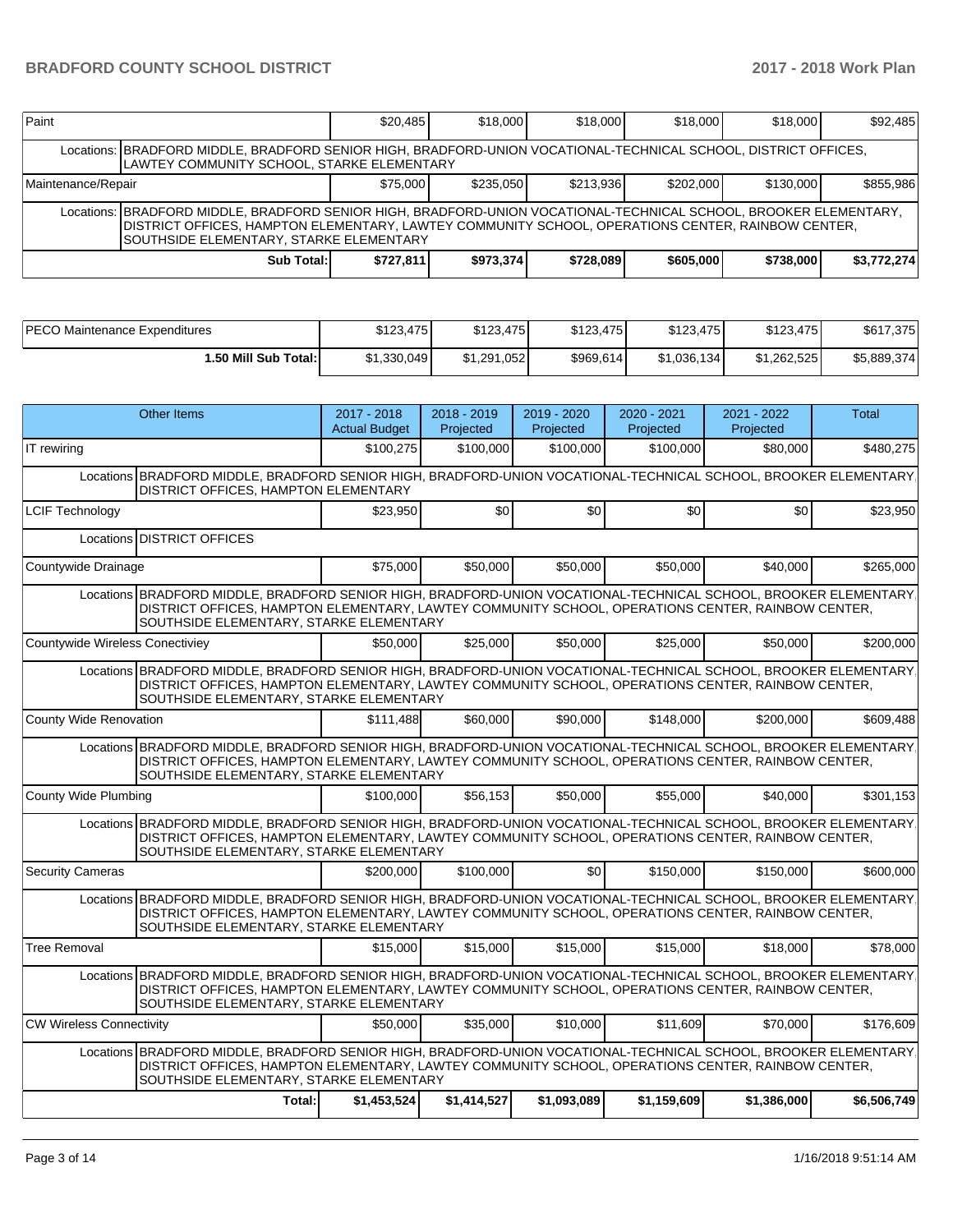# **Local 1.50 Mill Expenditure For Maintenance, Repair and Renovation**

Anticipated expenditures expected from local funding sources over the years covered by the current work plan.

| Item                                                         | 2017 - 2018<br><b>Actual Budget</b> | 2018 - 2019<br>Projected | 2019 - 2020<br>Projected | 2020 - 2021<br>Projected | 2021 - 2022<br>Projected | <b>Total</b> |
|--------------------------------------------------------------|-------------------------------------|--------------------------|--------------------------|--------------------------|--------------------------|--------------|
| Remaining Maint and Repair from 1.5 Mills                    | \$1,330,049                         | \$1,291,052              | \$969,614                | \$1,036,134              | \$1,262,525              | \$5,889,374  |
| Maintenance/Repair Salaries                                  | \$0                                 | \$0                      | \$0                      | \$0                      | \$0                      | \$0          |
| <b>School Bus Purchases</b>                                  | \$500,000                           | \$50,000                 | \$275,000                | \$50,000                 | \$255,720                | \$1,130,720  |
| <b>Other Vehicle Purchases</b>                               | \$223,950                           | \$0                      | \$0                      | \$0                      | \$0                      | \$223,950    |
| Capital Outlay Equipment                                     | \$0                                 | \$100,000                | \$98,000                 | \$20,000                 | \$0                      | \$218,000    |
| Rent/Lease Payments                                          | \$0                                 | \$0                      | \$0                      | \$0                      | \$0                      | \$0          |
| <b>COP Debt Service</b>                                      | \$0                                 | \$0                      | \$0                      | \$0                      | \$0                      | \$0          |
| Rent/Lease Relocatables                                      | \$0                                 | \$15,000                 | \$15,000                 | \$15,000                 | \$15,000                 | \$60,000     |
| <b>Environmental Problems</b>                                | \$0                                 | \$0                      | \$0                      | \$0                      | \$0                      | \$0          |
| s.1011.14 Debt Service                                       | \$0                                 | \$0                      | \$0                      | \$0                      | \$0                      | \$0          |
| <b>Special Facilities Construction Account</b>               | \$0                                 | \$0                      | \$0                      | \$0                      | \$0                      | \$0          |
| Premiums for Property Casualty Insurance - 1011.71<br>(4a,b) | \$0                                 | \$0                      | \$0                      | \$0                      | \$0                      | \$0          |
| Qualified School Construction Bonds (QSCB)                   | \$0                                 | \$0                      | \$0                      | \$0                      | \$0                      | \$0          |
| Qualified Zone Academy Bonds (QZAB)                          | \$0                                 | \$0                      | \$0                      | \$0                      | \$0                      | \$0          |
| <b>Instructional Material Hardwaare</b>                      | \$150,000                           | \$100,000                | \$50,000                 | \$245,000                | \$0                      | \$545,000    |
| Site Acquisition                                             | \$100,000                           | \$100,000                | \$0                      | \$0                      | \$0                      | \$200,000    |
| <b>Security Cameras</b>                                      | \$200,000                           | \$50,000                 | \$50,000                 | \$50,000                 | \$40,000                 | \$390,000    |
| <b>Technology Rewiring</b>                                   | \$100,000                           | \$100,000                | \$50,000                 | \$100,000                | \$100,000                | \$450,000    |
| <b>SES Mold Prevention</b>                                   | \$217,922                           | \$215,000                | \$165,000                | \$215,000                | \$215,000                | \$1,027,922  |
| <b>Transfer to Operating</b>                                 | \$110,751                           | \$0                      | \$0                      | \$0                      | \$0                      | \$110,751    |
| <b>Local Expenditure Totals:</b>                             | \$2,932,672                         | \$2,021,052              | \$1,672,614              | \$1,731,134              | \$1,888,245              | \$10,245,717 |

# **Revenue**

#### **1.50 Mill Revenue Source**

Schedule of Estimated Capital Outlay Revenue from each currently approved source which is estimated to be available for expenditures on the projects included in the tentative district facilities work program. All amounts are NET after considering carryover balances, interest earned, new COP's, 1011.14 and 1011.15 loans, etc. Districts cannot use 1.5-Mill funds for salaries except for those explicitly associated with maintenance/repair projects. (1011.71 (5), F.S.)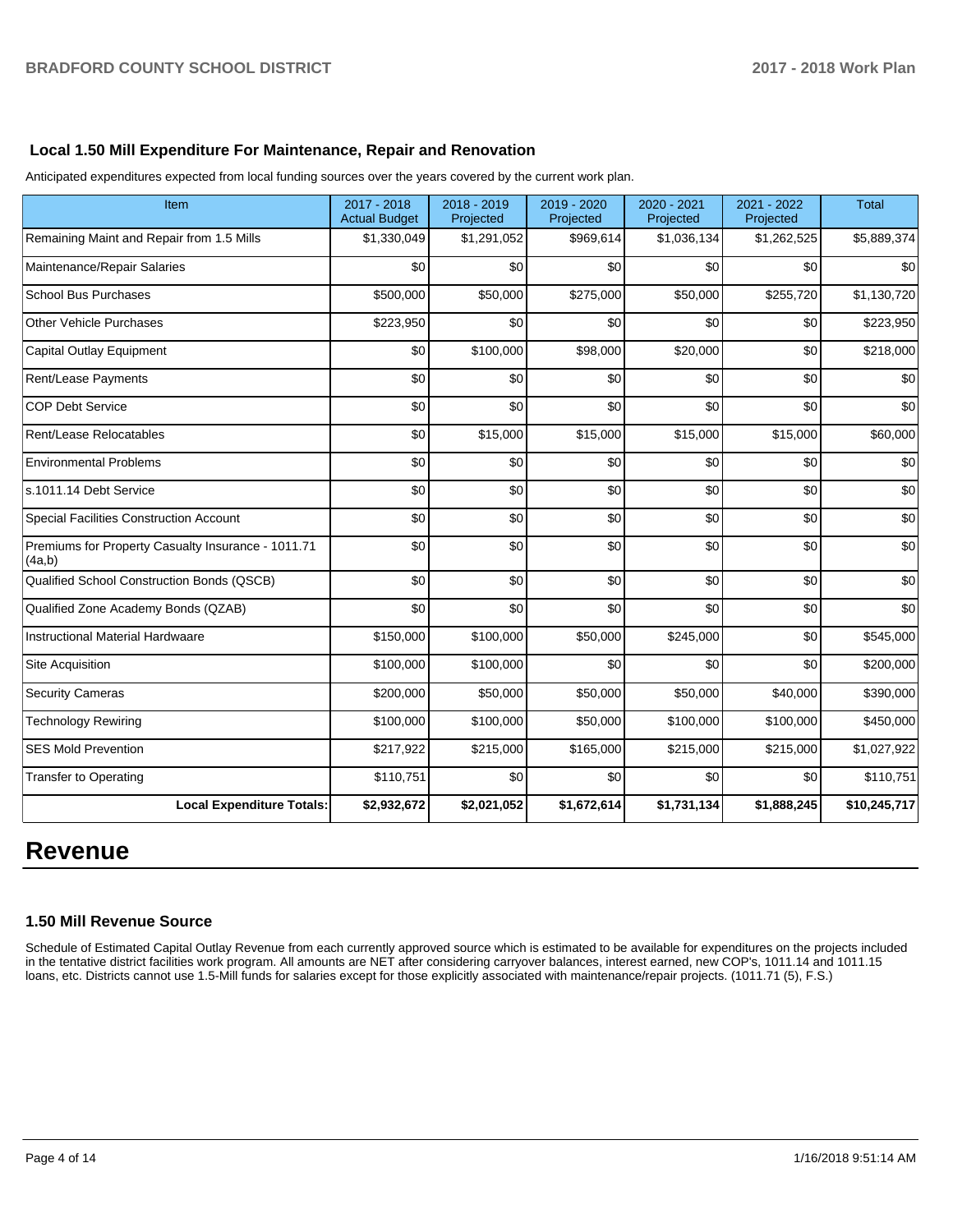# **BRADFORD COUNTY SCHOOL DISTRICT 2017 - 2018 Work Plan**

| <b>Item</b>                                                                         | Fund | $2017 - 2018$<br><b>Actual Value</b> | $2018 - 2019$<br>Projected | $2019 - 2020$<br>Projected | $2020 - 2021$<br>Projected | $2021 - 2022$<br>Projected | Total           |
|-------------------------------------------------------------------------------------|------|--------------------------------------|----------------------------|----------------------------|----------------------------|----------------------------|-----------------|
| $(1)$ Non-exempt property<br>lassessed valuation                                    |      | \$980,884,385                        | \$1,042,759,477            | \$1,080,827,528            | \$1,128,053,436            | \$1,178,677,573            | \$5,411,202,399 |
| (2) The Millege projected for<br>discretionary capital outlay per<br>ls.1011.71     |      | 1.50                                 | 1.50                       | 1.50                       | 1.50                       | 1.50                       |                 |
| $(3)$ Full value of the 1.50-Mill<br>discretionary capital outlay per<br>ls.1011.71 |      | \$1,647,886                          | \$1,751,836                | \$1,815,790                | \$1,895,130                | \$1,980,178                | \$9,090,820     |
| $(4)$ Value of the portion of the 1.50<br>-Mill ACTUALLY levied                     | 370  | \$1,412,474                          | \$1,501,574                | \$1,556,392                | \$1,624,397                | \$1,697,296                | \$7,792,133     |
| $(5)$ Difference of lines $(3)$ and $(4)$                                           |      | \$235,412                            | \$250.262                  | \$259.398                  | \$270.733                  | \$282,882                  | \$1,298,687     |

### **PECO Revenue Source**

The figure in the row designated "PECO Maintenance" will be subtracted from funds available for new construction because PECO maintenance dollars cannot be used for new construction.

| Item                          | Fund         | $2017 - 2018$<br><b>Actual Budget</b> | $2018 - 2019$<br>Projected | 2019 - 2020<br>Projected | $2020 - 2021$<br>Projected | $2021 - 2022$<br>Projected | <b>Total</b> |
|-------------------------------|--------------|---------------------------------------|----------------------------|--------------------------|----------------------------|----------------------------|--------------|
| <b>IPECO New Construction</b> | 340 <b>I</b> | \$0                                   | \$0 <sub>1</sub>           | \$12.047                 | \$42,656                   | \$53,471                   | \$108,174    |
| PECO Maintenance Expenditures |              | \$123.475                             | \$123,475                  | \$123.475                | \$123.475                  | \$123,475                  | \$617,375    |
|                               |              | \$123,475                             | \$123.475                  | \$135,522                | \$166.131                  | \$176.946                  | \$725,549    |

# **CO & DS Revenue Source**

Revenue from Capital Outlay and Debt Service funds.

| Item                                      | Fund | $2017 - 2018$<br><b>Actual Budget</b> | $2018 - 2019$<br>Projected | 2019 - 2020<br>Projected | $2020 - 2021$<br>Projected | $2021 - 2022$<br>Projected | Total     |
|-------------------------------------------|------|---------------------------------------|----------------------------|--------------------------|----------------------------|----------------------------|-----------|
| ICO & DS Cash Flow-through<br>Distributed | 360  | \$136.220                             | \$136.220                  | \$136.220                | \$136.220                  | \$136.220                  | \$681,100 |
| ICO & DS Interest on<br>Undistributed CO  | 360  | \$1.258                               | \$1,258                    | \$1,258                  | \$1.258                    | \$1,258                    | \$6,290   |
|                                           |      | \$137.478                             | \$137,478                  | \$137.478                | \$137.478                  | \$137,478                  | \$687,390 |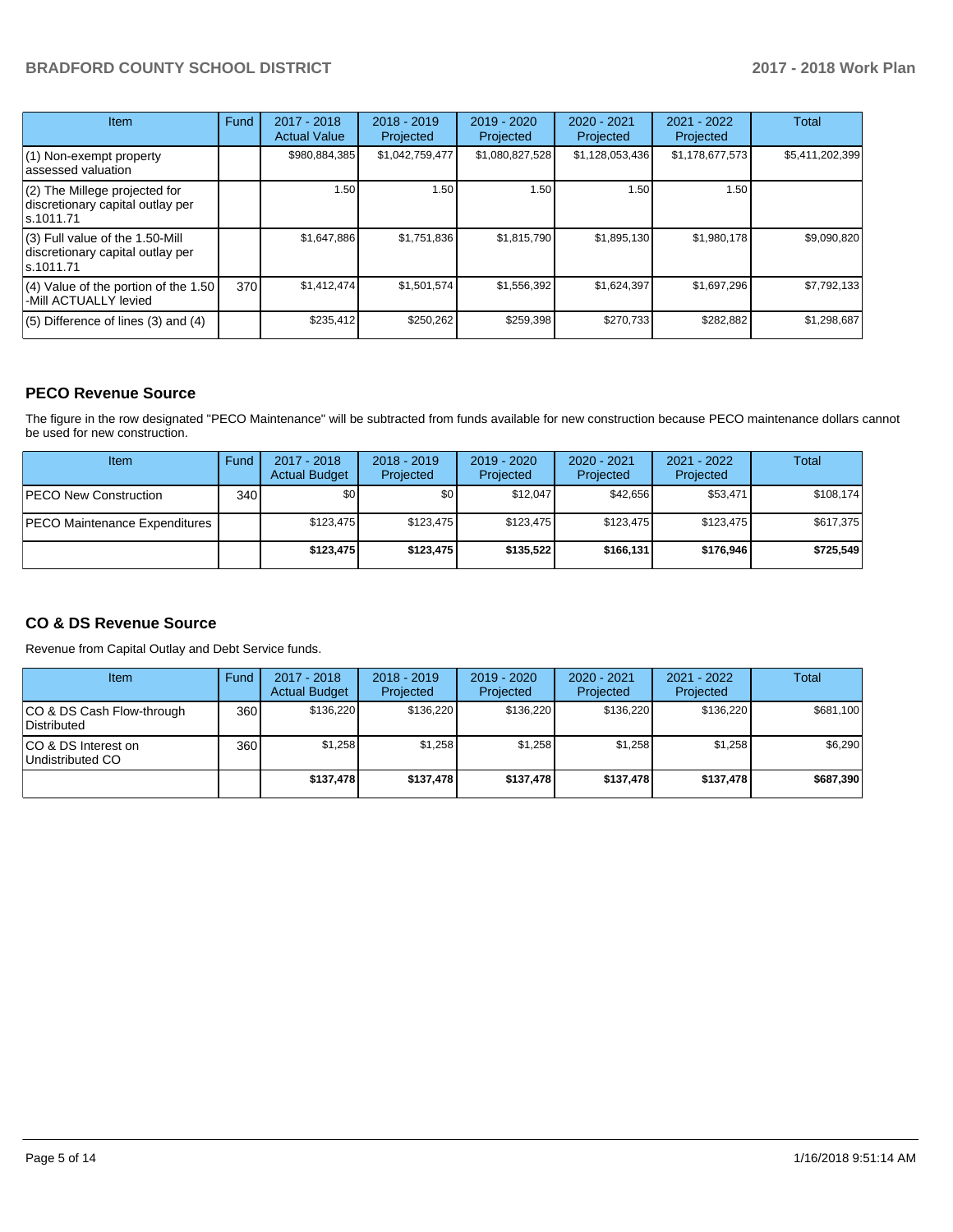#### **Fair Share Revenue Source**

Nothing reported for this section. All legally binding commitments for proportionate fair-share mitigation for impacts on public school facilities must be included in the 5-year district work program.

#### **Sales Surtax Referendum**

Specific information about any referendum for a 1-cent or 1/2-cent surtax referendum during the previous year.

**Did the school district hold a surtax referendum during the past fiscal year 2016 - 2017?**

No

#### **Additional Revenue Source**

Any additional revenue sources

| Item                                                                                                   | $2017 - 2018$<br><b>Actual Value</b> | $2018 - 2019$<br>Projected | 2019 - 2020<br>Projected | 2020 - 2021<br>Projected | 2021 - 2022<br>Projected | <b>Total</b> |
|--------------------------------------------------------------------------------------------------------|--------------------------------------|----------------------------|--------------------------|--------------------------|--------------------------|--------------|
| Proceeds from a s.1011.14/15 F.S. Loans                                                                | \$0                                  | \$0                        | \$0                      | \$0                      | \$0                      | \$0          |
| District Bonds - Voted local bond<br>referendum proceeds per s.9, Art VII<br><b>State Constitution</b> | \$0                                  | \$0                        | \$0                      | \$0                      | \$0                      | \$0          |
| Proceeds from Special Act Bonds                                                                        | \$0                                  | \$0                        | \$0                      | \$0                      | \$0                      | \$0          |
| Estimated Revenue from CO & DS Bond<br>Sale                                                            | \$0                                  | \$0                        | \$0                      | \$0                      | \$0                      | \$0          |
| Proceeds from Voted Capital<br>Improvements millage                                                    | \$0                                  | \$0                        | \$0                      | \$0                      | \$0                      | \$0          |
| Other Revenue for Other Capital Projects                                                               | \$0                                  | \$0                        | \$0                      | \$0                      | \$0                      | \$0          |
| Proceeds from 1/2 cent sales surtax<br>authorized by school board                                      | \$0                                  | \$0                        | \$0                      | \$0                      | \$0                      | \$0          |
| Proceeds from local governmental<br>infrastructure sales surtax                                        | \$0                                  | \$0                        | \$0                      | \$0                      | \$0                      | \$0          |
| Proceeds from Certificates of<br>Participation (COP's) Sale                                            | \$0                                  | \$0                        | \$0                      | \$0                      | \$0                      | \$0          |
| Classrooms First Bond proceeds amount<br>authorized in FY 1997-98                                      | \$0                                  | \$0                        | \$0                      | \$0                      | \$0                      | \$0          |
| <b>Classrooms for Kids</b>                                                                             | \$0                                  | \$0                        | \$0                      | \$0                      | \$0                      | \$0          |
| <b>District Equity Recognition</b>                                                                     | \$0                                  | \$0                        | \$0                      | \$0                      | \$0                      | \$0          |
| <b>Federal Grants</b>                                                                                  | \$0                                  | \$0                        | \$0                      | \$0                      | \$0                      | \$0          |
| Proportionate share mitigation (actual<br>cash revenue only, not in kind donations)                    | \$0                                  | \$0                        | \$0                      | \$0                      | \$0                      | \$0          |
| Impact fees received                                                                                   | \$0                                  | \$0                        | \$0                      | \$0                      | \$0                      | \$0          |
| Private donations                                                                                      | \$0                                  | \$0                        | \$0                      | \$0                      | \$0                      | \$0          |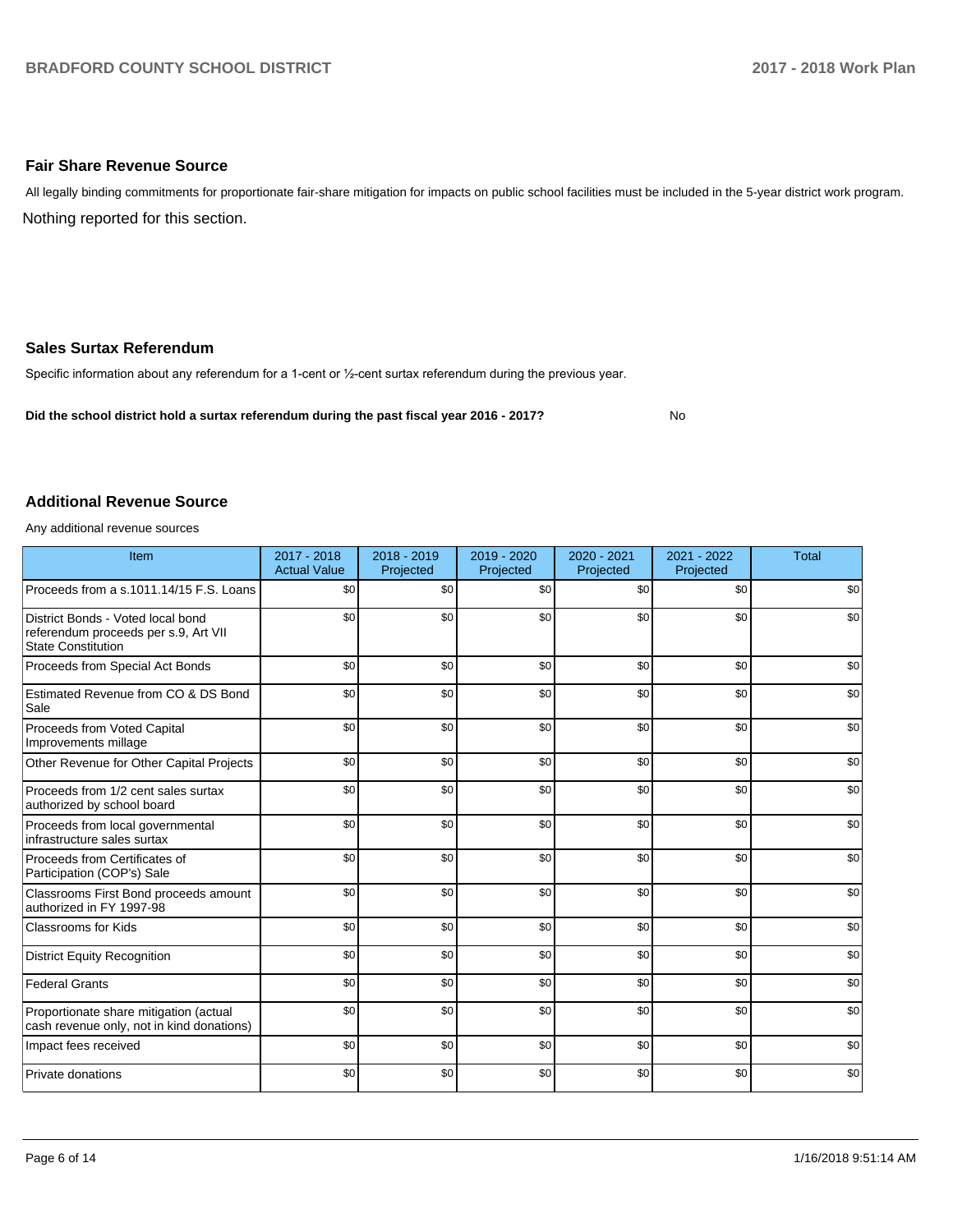# **BRADFORD COUNTY SCHOOL DISTRICT 2017 - 2018 Work Plan**

| Grants from local governments or not-for-<br>profit organizations                                                         | \$0         | \$0       | \$0         | \$0         | \$0 | \$0          |
|---------------------------------------------------------------------------------------------------------------------------|-------------|-----------|-------------|-------------|-----|--------------|
| Interest, Including Profit On Investment                                                                                  | \$0         | \$0       | \$0         | \$0         | \$0 | \$0          |
| Revenue from Bonds pledging proceeds<br>from 1 cent or 1/2 cent Sales Surtax                                              | \$0         | \$0       | \$0         | \$0         | \$0 | \$0          |
| <b>Total Fund Balance Carried Forward</b>                                                                                 | \$1,405,000 | \$382,000 | \$350,000   | \$383,303   | \$0 | \$2,520,303  |
| General Capital Outlay Obligated Fund<br><b>Balance Carried Forward From Total</b><br><b>Fund Balance Carried Forward</b> | (\$22,280)  | \$0       | (\$383,303) | (\$456,700) | \$0 | (\$862, 283) |
| <b>Special Facilities Construction Account</b>                                                                            | \$0         | \$0       | \$0         | \$0         | \$0 | \$0          |
| One Cent - 1/2 Cent Sales Surtax Debt<br>Service From Total Fund Balance Carried<br>Forward                               | \$0         | \$0       | \$0         | \$0         | \$0 | \$0          |
| Capital Outlay Projects Funds Balance<br>Carried Forward From Total Fund<br><b>Balance Carried Forward</b>                | \$0         | \$0       | \$0         | \$0         | \$0 | \$0          |
| <b>Subtotal</b>                                                                                                           | \$1,382,720 | \$382,000 | (\$33,303)  | (\$73,397)  | \$0 | \$1,658,020  |

# **Total Revenue Summary**

| <b>Item Name</b>                                           | 2017 - 2018<br><b>Budget</b> | $2018 - 2019$<br>Projected | $2019 - 2020$<br>Projected | 2020 - 2021<br>Projected | 2021 - 2022<br>Projected | <b>Five Year Total</b> |
|------------------------------------------------------------|------------------------------|----------------------------|----------------------------|--------------------------|--------------------------|------------------------|
| Local 1.5 Mill Discretionary Capital Outlay<br>l Revenue   | \$1.412.474                  | \$1,501,574                | \$1,556,392                | \$1,624,397              | \$1,697,296              | \$7,792,133            |
| PECO and 1.5 Mill Maint and Other 1.5<br>Mill Expenditures | (\$2,932,672)                | (\$2,021,052)              | (\$1,672,614)              | (\$1,731,134)            | (\$1,888,245)            | (\$10,245,717)         |
| <b>IPECO Maintenance Revenue</b>                           | \$123,475                    | \$123.475                  | \$123.475                  | \$123.475                | \$123,475                | \$617,375              |
| Available 1.50 Mill for New<br><b>Construction</b>         | (\$1,520,198)                | (\$519,478)                | (\$116,222)                | (\$106,737)              | (\$190,949)              | (\$2,453,584)          |

| <b>Item Name</b>                      | 2017 - 2018<br><b>Budget</b> | $2018 - 2019$<br>Projected | $2019 - 2020$<br>Projected | 2020 - 2021<br>Projected | 2021 - 2022<br>Projected | <b>Five Year Total</b> |
|---------------------------------------|------------------------------|----------------------------|----------------------------|--------------------------|--------------------------|------------------------|
| ICO & DS Revenue                      | \$137,478                    | \$137,478                  | \$137,478                  | \$137,478                | \$137,478                | \$687,390              |
| <b>IPECO New Construction Revenue</b> | \$0                          | \$0                        | \$12.047                   | \$42,656                 | \$53,471                 | \$108,174              |
| Other/Additional Revenue              | \$1,382,720                  | \$382,000                  | (\$33,303)                 | (\$73,397)               | \$0                      | \$1,658,020            |
| <b>Total Additional Revenuel</b>      | \$1,520,198                  | \$519,478                  | \$116.222                  | \$106,737                | \$190,949                | \$2,453,584            |
| <b>Total Available Revenue</b>        | \$0                          | \$0                        | \$0                        | \$0                      | \$0                      | \$0                    |

# **Project Schedules**

# **Capacity Project Schedules**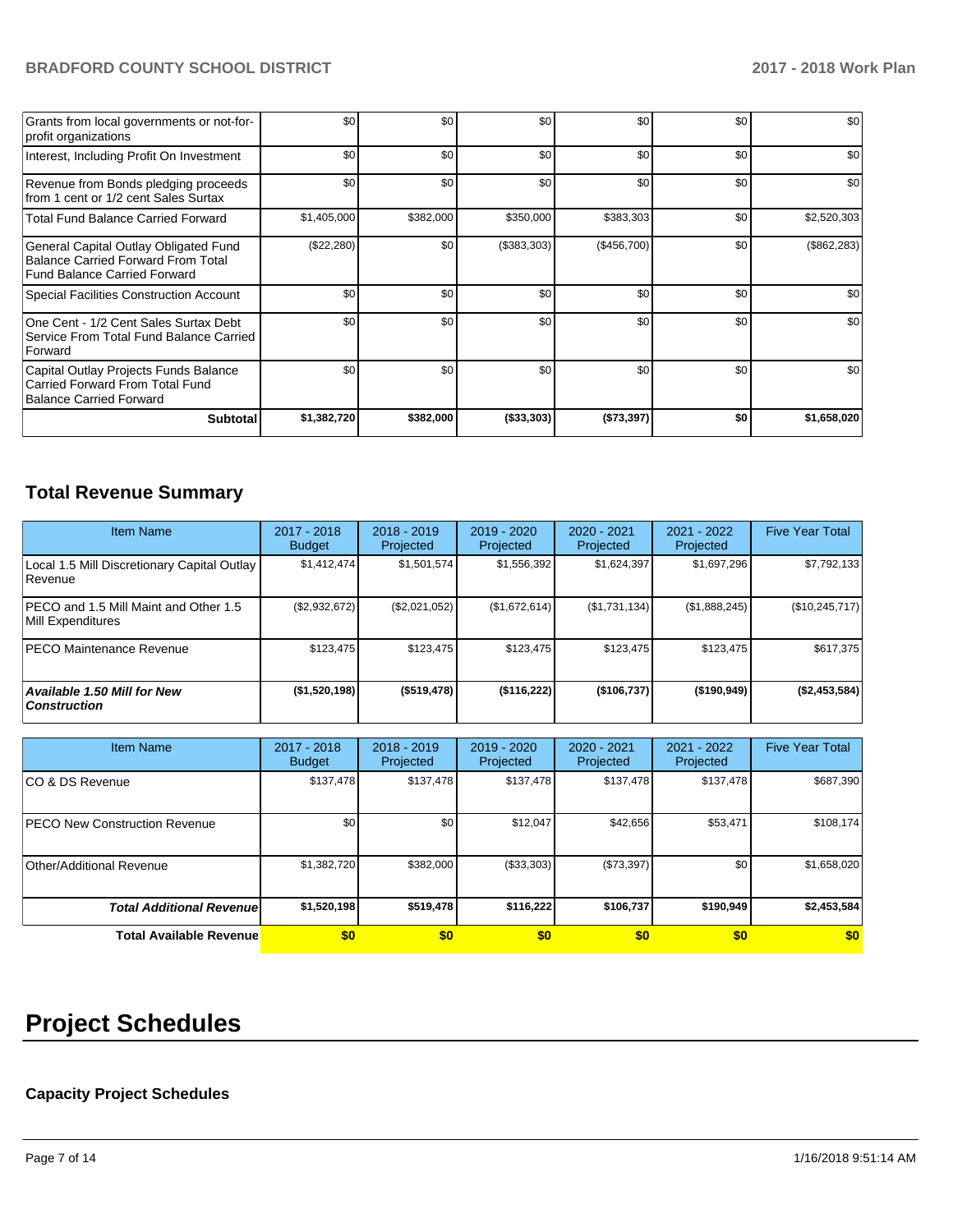A schedule of capital outlay projects necessary to ensure the availability of satisfactory classrooms for the projected student enrollment in K-12 programs.

| <b>Project Description</b>                                                                                                 | Location                  |                          | 2017 - 2018 | $2018 - 2019$ | 2019 - 2020  | 2020 - 2021  | 2021 - 2022 | <b>Total</b>    | Funded |
|----------------------------------------------------------------------------------------------------------------------------|---------------------------|--------------------------|-------------|---------------|--------------|--------------|-------------|-----------------|--------|
| Construction of new<br>combination school<br>to consolidate and<br>serve all Elementary<br>schools southside of<br>county. | Location not<br>specified | Planned<br>Cost:         | \$0         | \$13,178,063  | \$13,178,063 | \$13,178,063 | \$0         | \$39,534,189 No |        |
|                                                                                                                            |                           | <b>Student Stations:</b> | በ           |               | 1,273        | $\Omega$     | 0           | 1,273           |        |
|                                                                                                                            | Total Classrooms:         |                          | $\Omega$    |               | 65           | $\Omega$     | $\Omega$    | 65              |        |
|                                                                                                                            | Gross Sq Ft:              |                          | $\Omega$    |               | 350,000      | $\Omega$     | 0           | 350,000         |        |
|                                                                                                                            | <b>Planned Cost:</b>      |                          | \$0         | \$13,178,063  | \$13,178,063 | \$13,178,063 | \$0         | \$39,534,189    |        |
|                                                                                                                            | <b>Student Stations:</b>  |                          | 0           |               | 1,273        | $\bf{0}$     | 0           | 1,273           |        |
|                                                                                                                            |                           | <b>Total Classrooms:</b> | 0           |               | 65           | $\bf{0}$     | $\Omega$    | 65              |        |
|                                                                                                                            |                           | Gross Sq Ft:             | 0           |               | 350,000      | $\bf{0}$     | 0           | 350,000         |        |

## **Other Project Schedules**

Major renovations, remodeling, and additions of capital outlay projects that do not add capacity to schools.

Nothing reported for this section.

## **Additional Project Schedules**

Any projects that are not identified in the last approved educational plant survey.

Nothing reported for this section.

# **Non Funded Growth Management Project Schedules**

Schedule indicating which projects, due to planned development, that CANNOT be funded from current revenues projected over the next five years.

Nothing reported for this section.

# **Tracking**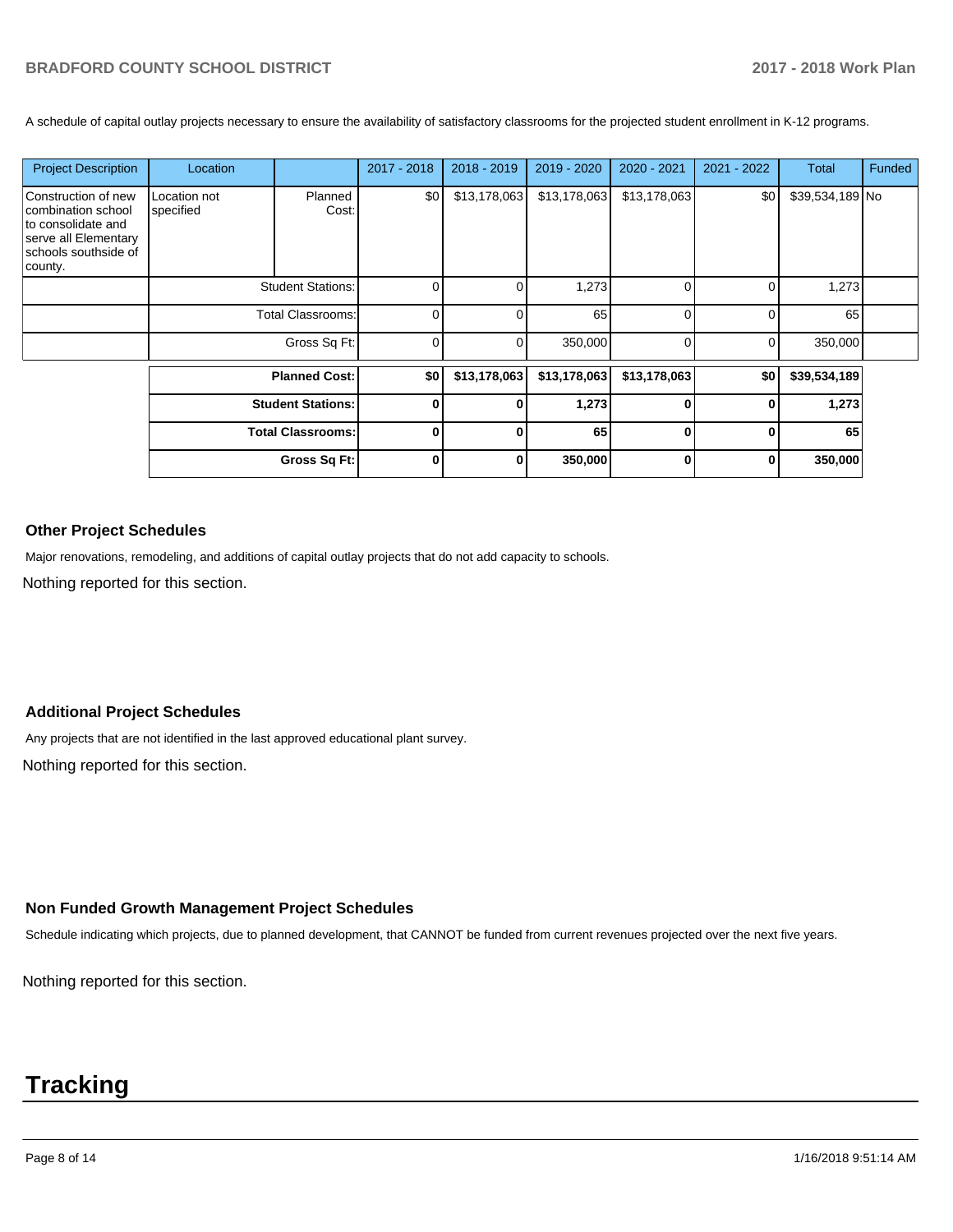# **Capacity Tracking**

| Location                                                               | $2017 -$<br><b>2018 Satis.</b><br>Stu. Sta. | Actual<br>$2017 -$<br><b>2018 FISH</b><br>Capacity | Actual<br>$2016 -$<br>2017<br><b>COFTE</b> | # Class<br><b>Rooms</b> | Actual<br>Average<br>$2017 -$<br>2018 Class<br><b>Size</b> | Actual<br>$2017 -$<br>2018<br><b>Utilization</b> | <b>New</b><br>Stu.<br>Capacity | <b>New</b><br>Rooms to<br>be<br>Added/Re<br>moved | Projected<br>$2021 -$<br>2022<br><b>COFTE</b> | Projected<br>$2021 -$<br>2022<br><b>Utilization</b> | Projected<br>$2021 -$<br>2022 Class<br><b>Size</b> |
|------------------------------------------------------------------------|---------------------------------------------|----------------------------------------------------|--------------------------------------------|-------------------------|------------------------------------------------------------|--------------------------------------------------|--------------------------------|---------------------------------------------------|-----------------------------------------------|-----------------------------------------------------|----------------------------------------------------|
| <b>BRADFORD SENIOR</b><br><b>HIGH</b>                                  | 1,078                                       | 916                                                | 698                                        | 43                      | 16                                                         | 76.00 %                                          | 0                              | $\Omega$                                          | 700                                           | 76.00 %                                             | 16                                                 |
| <b>SOUTHSIDE</b><br><b>ELEMENTARY</b>                                  | 795                                         | 795                                                | 552                                        | 41                      | 13                                                         | 69.00 %                                          | 0                              | $\Omega$                                          | 550                                           | 69.00 %                                             | 13                                                 |
| R J E CENTER                                                           | $\Omega$                                    | $\Omega$                                           | $\Omega$                                   | $\Omega$                | $\Omega$                                                   | 0.00%                                            | 0                              | $\Omega$                                          | $\Omega$                                      | 0.00%                                               | $\Omega$                                           |
| <b>LAWTEY COMMUNITY</b><br><b>SCHOOL</b>                               | 522                                         | 522                                                | 199                                        | 27                      | $\overline{7}$                                             | 38.00 %                                          | 0                              | $\Omega$                                          | 200                                           | 38.00 %                                             | $\overline{7}$                                     |
| <b>BROOKER</b><br><b>ELEMENTARY</b>                                    | 170                                         | 170                                                | 106                                        | 9                       | 12                                                         | 63.00 %                                          | $\Omega$                       | $\Omega$                                          | 100                                           | 59.00 %                                             | 11                                                 |
| <b>BRADFORD-UNION</b><br><b>VOCATIONAL-</b><br><b>TECHNICAL SCHOOL</b> | 416                                         | 499                                                | 90                                         | 24                      | 4                                                          | 18.00 %                                          | $\Omega$                       | $\Omega$                                          | 90                                            | 18.00 %                                             | 4                                                  |
| <b>BRADFORD MIDDLE</b>                                                 | 988                                         | 889                                                | 630                                        | 42                      | 15                                                         | 71.00 %                                          | 0                              | $\Omega$                                          | 628                                           | 71.00 %                                             | 15                                                 |
| <b>HAMPTON</b><br><b>ELEMENTARY</b>                                    | 232                                         | 232                                                | 198                                        | 12                      | 16                                                         | 85.00 %                                          | $\Omega$                       | $\Omega$                                          | 180                                           | 78.00 %                                             | 15                                                 |
| <b>STARKE ELEMENTARY</b>                                               | 690                                         | 690                                                | 530                                        | 38                      | 14                                                         | 77.00 %                                          | 0                              | $\Omega$                                          | 531                                           | 77.00 %                                             | 14                                                 |
| <b>RAINBOW CENTER</b>                                                  | 108                                         | 0                                                  | 0                                          | 6                       | 0                                                          | 0.00 %                                           | 0                              | $\Omega$                                          | 0                                             | 0.00%                                               | $\mathbf 0$                                        |
|                                                                        | 4,999                                       | 4,713                                              | 3,004                                      | 242                     | 12                                                         | 63.75 %                                          | 0                              | 0                                                 | 2,979                                         | 63.21 %                                             | 12                                                 |

The COFTE Projected Total (2,979) for 2021 - 2022 must match the Official Forecasted COFTE Total (2,978 ) for 2021 - 2022 before this section can be completed. In the event that the COFTE Projected Total does not match the Official forecasted COFTE, then the Balanced Projected COFTE Table should be used to balance COFTE.

| Projected COFTE for 2021 - 2022 |       |  |  |  |  |
|---------------------------------|-------|--|--|--|--|
| Elementary (PK-3)               | 1,170 |  |  |  |  |
| Middle (4-8)                    | 1,070 |  |  |  |  |
| High (9-12)                     | 739   |  |  |  |  |
|                                 | 2,978 |  |  |  |  |

| <b>Grade Level Type</b> | <b>Balanced Projected</b><br>COFTE for 2021 - 2022 |
|-------------------------|----------------------------------------------------|
| Elementary (PK-3)       |                                                    |
| Middle (4-8)            |                                                    |
| High (9-12)             |                                                    |
|                         | 2.97                                               |

## **Relocatable Replacement**

Number of relocatable classrooms clearly identified and scheduled for replacement in the school board adopted financially feasible 5-year district work program.

| -ocation                        | 2018<br>2017 | $2018 - 2019$ | $2019 - 2020$ | 2020 - 2021 | $-2022$<br>2021 | Year 5 Total |
|---------------------------------|--------------|---------------|---------------|-------------|-----------------|--------------|
| Total Relocatable Replacements: |              |               |               |             |                 |              |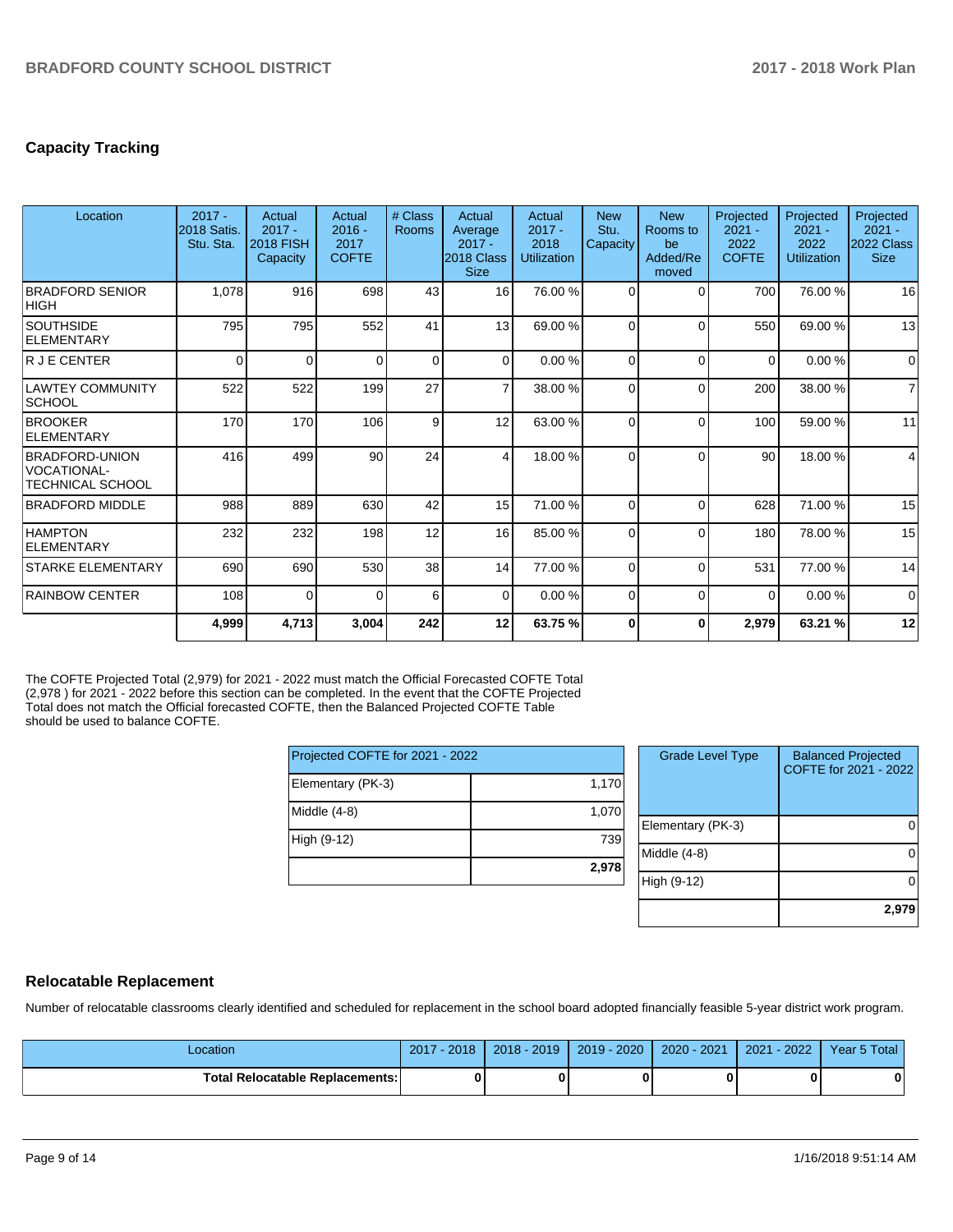#### **Charter Schools Tracking**

Information regarding the use of charter schools.

Nothing reported for this section.

# **Special Purpose Classrooms Tracking**

The number of classrooms that will be used for certain special purposes in the current year, by facility and type of classroom, that the district will, 1), not use for educational purposes, and 2), the co-teaching classrooms that are not open plan classrooms and will be used for educational purposes.

| School | <b>School Type</b>                   | # of Elementary<br>K-3 Classrooms | # of Middle 4-8<br><b>Classrooms</b>   | $#$ of High 9-12<br><b>Classrooms</b> | # of $ESE$<br><b>Classrooms</b> | # of Combo<br><b>Classrooms</b> | Total<br><b>Classrooms</b> |
|--------|--------------------------------------|-----------------------------------|----------------------------------------|---------------------------------------|---------------------------------|---------------------------------|----------------------------|
|        | <b>Total Educational Classrooms:</b> |                                   |                                        |                                       |                                 |                                 | 0                          |
| School | <b>School Type</b>                   | # of Elementary<br>K-3 Classrooms | $#$ of Middle 4-8<br><b>Classrooms</b> | # of High $9-12$<br><b>Classrooms</b> | # of $ESE$<br><b>Classrooms</b> | # of Combo<br><b>Classrooms</b> | Total<br><b>Classrooms</b> |
|        | <b>Total Co-Teaching Classrooms:</b> |                                   |                                        |                                       |                                 |                                 | 0                          |

#### **Infrastructure Tracking**

**Necessary offsite infrastructure requirements resulting from expansions or new schools. This section should include infrastructure information related to capacity project schedules and other project schedules (Section 4).** 

Sewer, Water and Electric Service for Proposed New School

**Proposed location of planned facilities, whether those locations are consistent with the comprehensive plans of all affected local governments, and recommendations for infrastructure and other improvements to land adjacent to existing facilities. Provisions of 1013.33(12), (13) and (14) and 1013.36 must be addressed for new facilities planned within the 1st three years of the plan (Section 5).** 

South of Starke between HWY 301 and SR100

**Consistent with Comp Plan?** Yes

#### **Net New Classrooms**

The number of classrooms, by grade level and type of construction, that were added during the last fiscal year.

| List the net new classrooms added in the 2016 - 2017 fiscal year.                                                                                       |                                     |                            |                                |                        | List the net new classrooms to be added in the 2017 - 2018 fiscal<br>year. |                                   |                                |                        |
|---------------------------------------------------------------------------------------------------------------------------------------------------------|-------------------------------------|----------------------------|--------------------------------|------------------------|----------------------------------------------------------------------------|-----------------------------------|--------------------------------|------------------------|
| "Classrooms" is defined as capacity carrying classrooms that are added to increase<br>capacity to enable the district to meet the Class Size Amendment. |                                     |                            |                                |                        | Totals for fiscal year 2017 - 2018 should match totals in Section 15A.     |                                   |                                |                        |
| Location                                                                                                                                                | $2016 - 2017$ #<br><b>Permanent</b> | $2016 - 2017$ #<br>Modular | $2016 - 2017$ #<br>Relocatable | $2016 - 2017$<br>Total | $2017 - 2018$ #<br><b>Permanent</b>                                        | $2017 - 2018$ #<br><b>Modular</b> | $2017 - 2018$ #<br>Relocatable | $2017 - 2018$<br>Total |
| Elementary (PK-3)                                                                                                                                       |                                     |                            |                                |                        |                                                                            |                                   |                                |                        |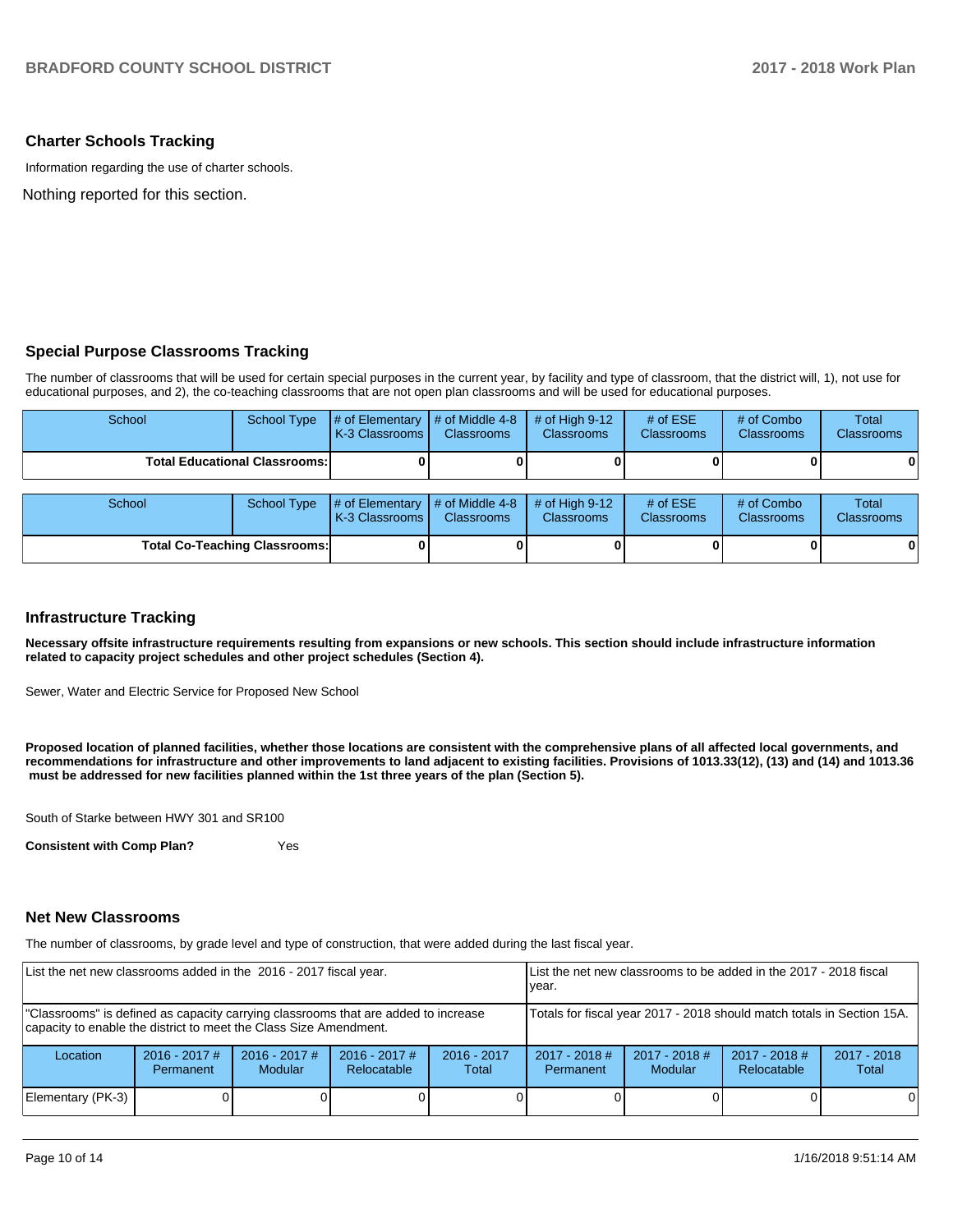| Middle (4-8) | .  |   |  | 01 |
|--------------|----|---|--|----|
| High (9-12)  |    |   |  | ΟI |
|              | 01 | n |  |    |

# **Relocatable Student Stations**

Number of students that will be educated in relocatable units, by school, in the current year, and the projected number of students for each of the years in the workplan.

| <b>Site</b>                                          | 2017 - 2018     | 2018 - 2019 | 2019 - 2020 | 2020 - 2021 | 2021 - 2022 | 5 Year Average |
|------------------------------------------------------|-----------------|-------------|-------------|-------------|-------------|----------------|
| SOUTHSIDE ELEMENTARY                                 | 0               |             | 0           |             |             | 0              |
| R J E CENTER                                         |                 |             | 0           |             | 0           | 0              |
| LAWTEY COMMUNITY SCHOOL                              | 0               |             | $\Omega$    | ∩           | 0           | 0              |
| <b>BROOKER ELEMENTARY</b>                            | 36 <sup>1</sup> |             | 0           | $\Omega$    | 0           | 7              |
| BRADFORD-UNION VOCATIONAL-TECHNICAL<br><b>SCHOOL</b> | 14              | 14          | 14          | 14          | 0           | 11             |
| <b>BRADFORD MIDDLE</b>                               | 44              | 44          | 44          | 44          | 0           | 35             |
| HAMPTON ELEMENTARY                                   | 0               |             | 0           | $\Omega$    | 0           | $\Omega$       |
| <b>STARKE ELEMENTARY</b>                             | 72              | n           | 0           | 0           | 0           | 14             |
| <b>RAINBOW CENTER</b>                                |                 |             | ŋ           |             | 0           | $\Omega$       |
| <b>BRADFORD SENIOR HIGH</b>                          | 0               |             | 0           | $\Omega$    | 0           | $\Omega$       |
| Totals for BRADFORD COUNTY SCHOOL DISTRICT           |                 |             |             |             |             |                |
| Total students in relocatables by year.              | 166             | 58          | 58          | 58          | 0           | 68             |

### **Leased Facilities Tracking**

Exising leased facilities and plans for the acquisition of leased facilities, including the number of classrooms and student stations, as reported in the educational plant survey, that are planned in that location at the end of the five year workplan.

Total number of COFTE students projected by year. **3,017 3,017 3,001 2,984 2,978 2,999** Percent in relocatables by year. **6 % 2 % 2 % 2 % 0 % 2 %**

| Location                                             | # of Leased<br>Classrooms 2017 -<br>2018 | <b>FISH Student</b><br><b>Stations</b> | <b>Owner</b>        | # of Leased<br>Classrooms 2021 -<br>2022 | <b>FISH Student</b><br><b>Stations</b> |
|------------------------------------------------------|------------------------------------------|----------------------------------------|---------------------|------------------------------------------|----------------------------------------|
| <b>BRADFORD SENIOR HIGH</b>                          |                                          |                                        |                     |                                          |                                        |
| <b>SOUTHSIDE ELEMENTARY</b>                          |                                          |                                        |                     |                                          |                                        |
| <b>R J E CENTER</b>                                  |                                          |                                        |                     |                                          |                                        |
| <b>LAWTEY COMMUNITY SCHOOL</b>                       |                                          |                                        |                     |                                          |                                        |
| <b>BROOKER ELEMENTARY</b>                            |                                          |                                        | 0 William Scottsman |                                          | 18                                     |
| BRADFORD-UNION VOCATIONAL-TECHNICAL<br><b>SCHOOL</b> |                                          |                                        |                     |                                          | 0                                      |
| <b>BRADFORD MIDDLE</b>                               |                                          |                                        |                     |                                          |                                        |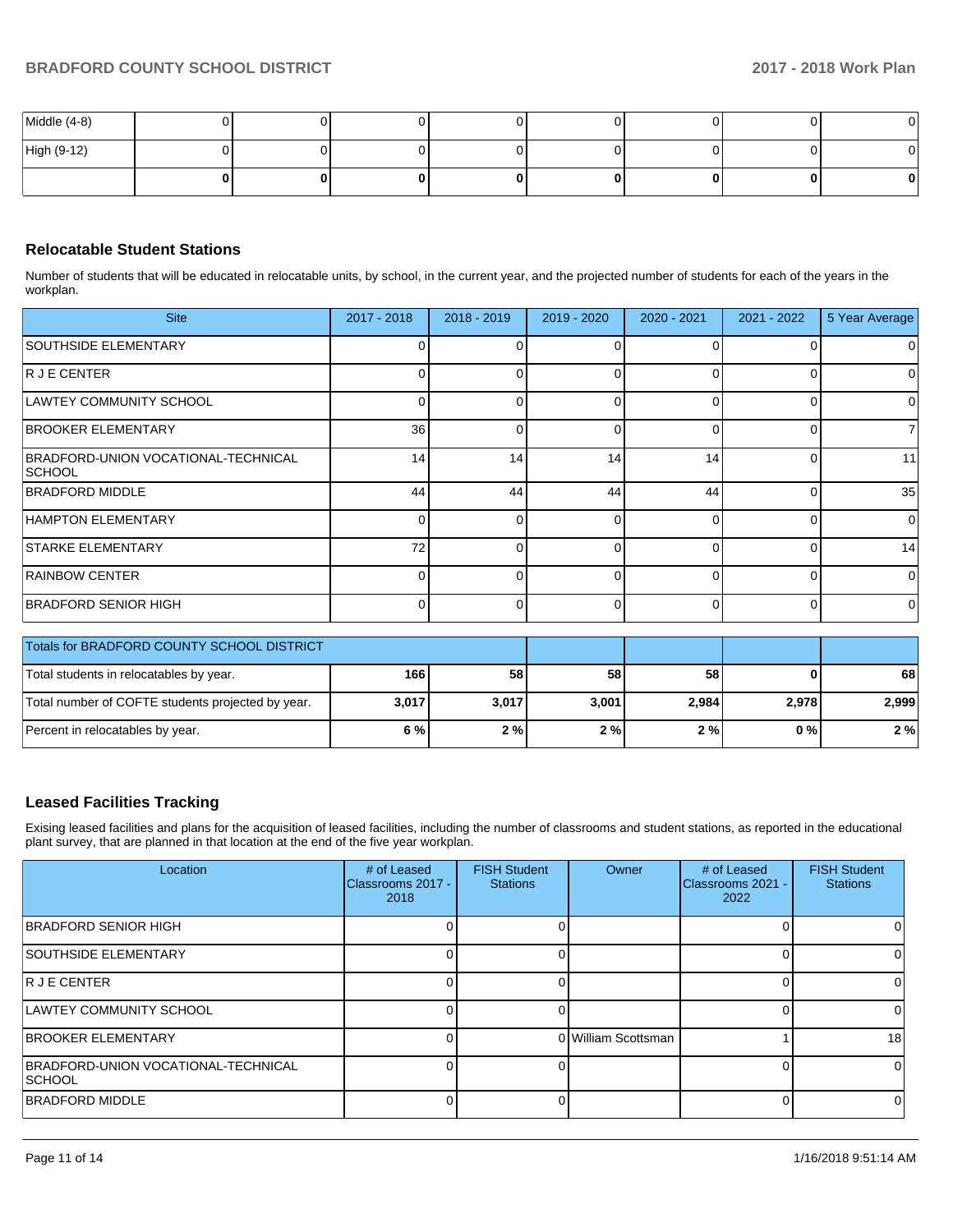| HAMPTON ELEMENTARY       |  |         |                 |
|--------------------------|--|---------|-----------------|
| <b>STARKE ELEMENTARY</b> |  | 0 Royal | 36 <sup>l</sup> |
| <b>RAINBOW CENTER</b>    |  |         |                 |
|                          |  |         | 54              |

#### **Failed Standard Relocatable Tracking**

Relocatable units currently reported by school, from FISH, and the number of relocatable units identified as 'Failed Standards'.

Nothing reported for this section.

# **Planning**

#### **Class Size Reduction Planning**

**Plans approved by the school board that reduce the need for permanent student stations such as acceptable school capacity levels, redistricting, busing, year-round schools, charter schools, magnet schools, public-private partnerships, multitrack scheduling, grade level organization, block scheduling, or other alternatives.**

Immediate plans have not been developed due to negative growth projections and declining projected COFTE for our District.

#### **School Closure Planning**

**Plans for the closure of any school, including plans for disposition of the facility or usage of facility space, and anticipated revenues.** 

Small schools with enrollment less than 200 will be consolidated into a single combination school along with Southside Elementary School.

# **Long Range Planning**

#### **Ten-Year Maintenance**

District projects and locations regarding the projected need for major renovation, repair, and maintenance projects within the district in years 6-10 beyond the projects plans detailed in the five years covered by the work plan.

Nothing reported for this section.

**Ten-Year Capacity**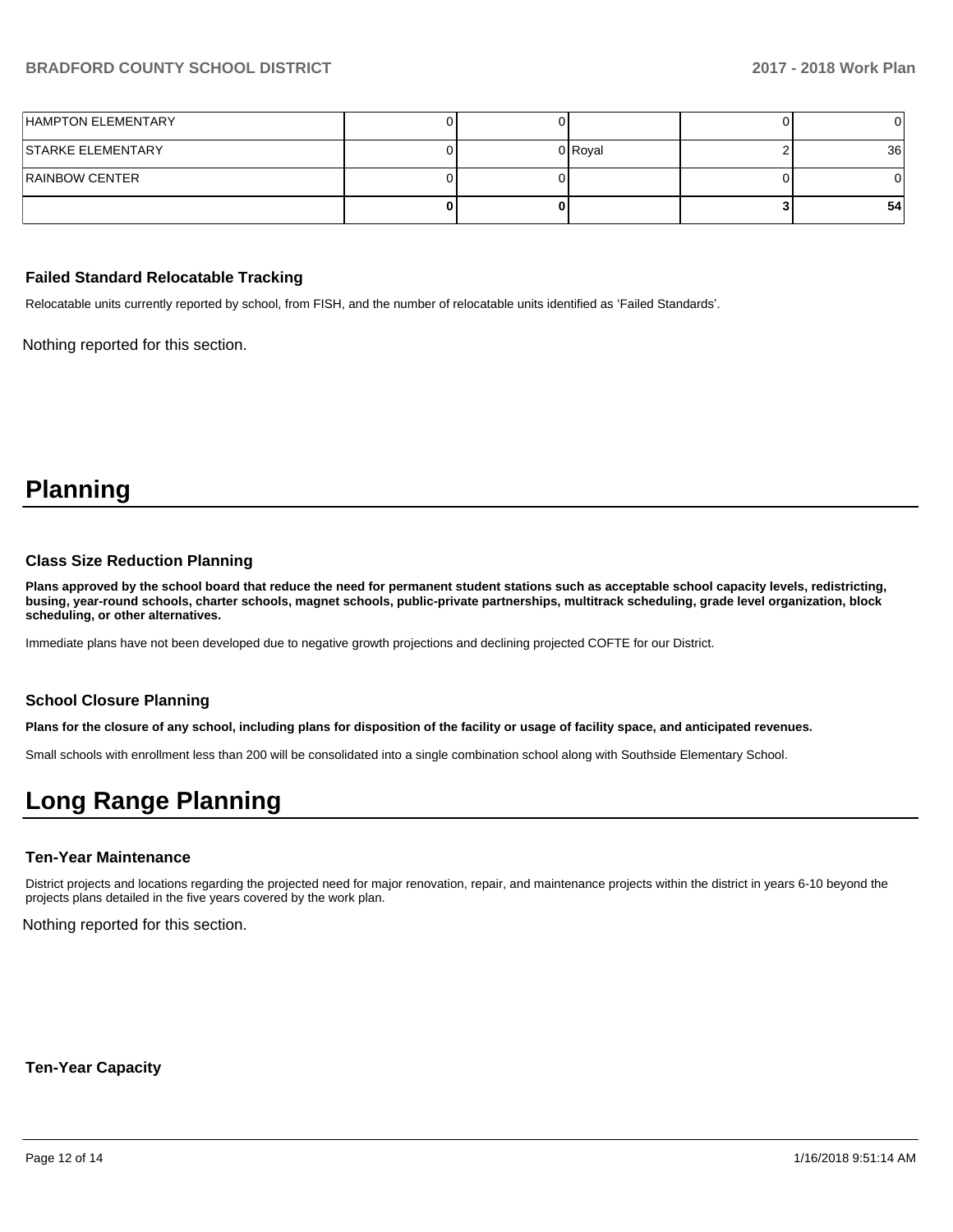Schedule of capital outlay projects projected to ensure the availability of satisfactory student stations for the projected student enrollment in K-12 programs for the future 5 years beyond the 5-year district facilities work program.

Nothing reported for this section.

### **Ten-Year Planned Utilization**

Schedule of planned capital outlay projects identifying the standard grade groupings, capacities, and planned utilization rates of future educational facilities of the district for both permanent and relocatable facilities.

| <b>Grade Level Projections</b>  | <b>FISH</b><br><b>Student</b><br><b>Stations</b> | Actual 2016 -<br><b>2017 FISH</b><br>Capacity | Actual<br>$2016 -$<br>2017<br><b>COFTE</b> | Actual 2016 - 2017<br><b>Utilization</b> | Actual 2017 - 2018 / 2026 - 2027 new<br>Student Capacity to be added/removed | Projected 2026<br><b>2027 COFTE</b> | Projected 2026 -<br>2027 Utilization |
|---------------------------------|--------------------------------------------------|-----------------------------------------------|--------------------------------------------|------------------------------------------|------------------------------------------------------------------------------|-------------------------------------|--------------------------------------|
| Elementary - District<br>Totals | 2.409                                            | 2,409                                         | ,585.84                                    | 65.84 %                                  |                                                                              |                                     | 0.00%                                |
| Middle - District Totals        | 988                                              | 889                                           | 629.94                                     | 70.87 %                                  |                                                                              |                                     | 0.00%                                |
| High - District Totals          | 1.078                                            | 916                                           | 698.41                                     | 76.20 %                                  |                                                                              |                                     | 0.00%                                |
| Other - ESE, etc                | 599                                              | 499                                           | 90.23                                      | 18.04 %                                  |                                                                              |                                     | 0.00%                                |
|                                 | 5,074                                            | 4,713                                         | 3,004.42                                   | 63.75 %                                  |                                                                              | ŋ,                                  | 0.00%                                |

**Combination schools are included with the middle schools for student stations, capacity, COFTE and utilization purposes because these facilities all have a 90% utilization factor. Use this space to explain or define the grade groupings for combination schools.** 

No comments to report.

#### **Ten-Year Infrastructure Planning**

Nothing reported for this section.

#### **Twenty-Year Maintenance**

District projects and locations regarding the projected need for major renovation, repair, and maintenance projects within the district in years 11-20 beyond the projects plans detailed in the five years covered by the work plan.

Nothing reported for this section.